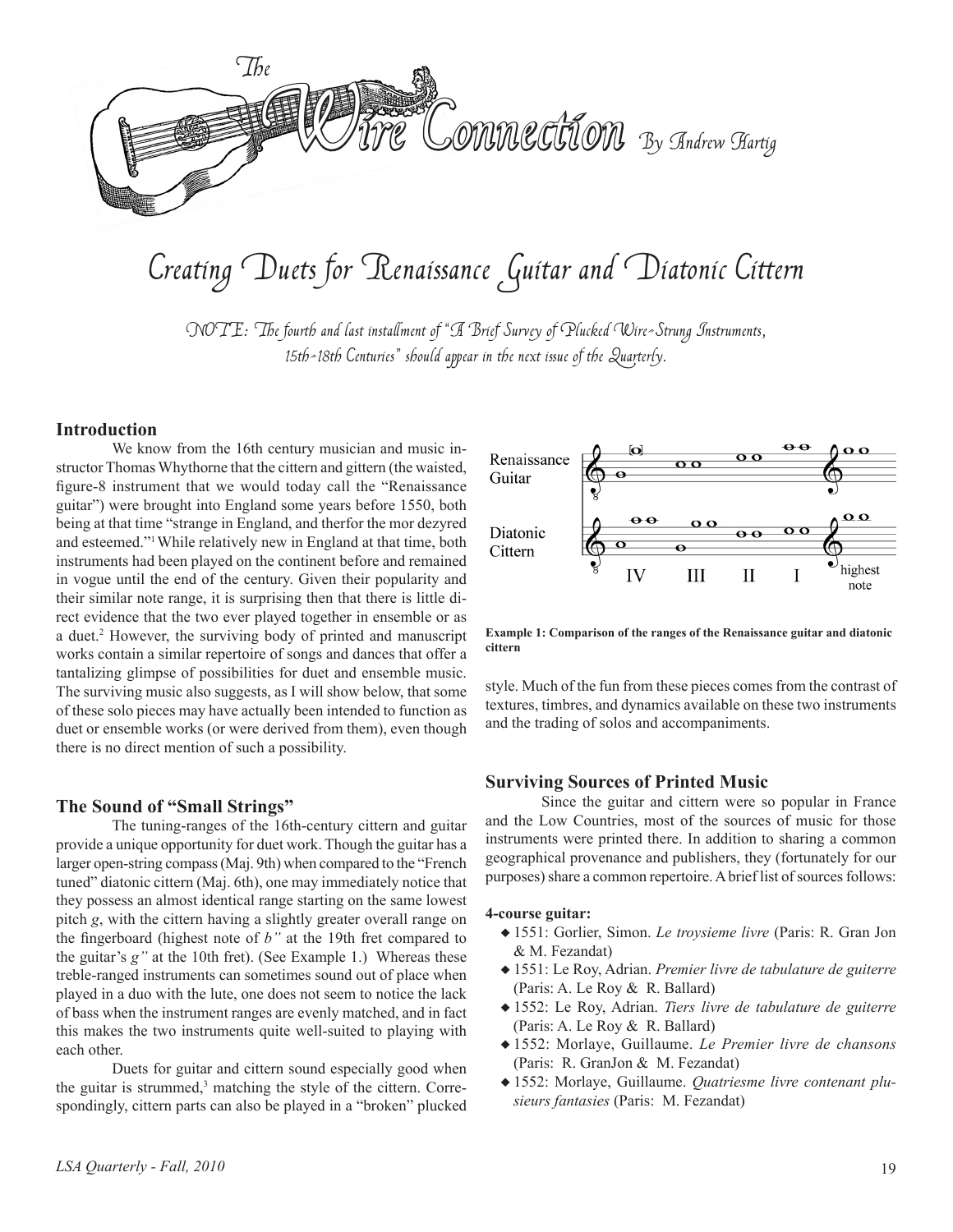- u 1553: Brayssing, Gregoire. *Quart livre de tabulature de guiterre*  (Paris: A. Le Roy & R. Ballard)
- ◆ 1553: Morlaye, Guillaume. *Le second livre de chansons* (Paris: M. Fezandat)
- u 1554: Le Roy, Adrian. *Cinqiesme livre de guiterre* (Paris: A. Le Roy & R. Ballard)
- u 1556: Le Roy, Adrian. *Second livre de guiterre* (Paris: A. Le Roy & R. Ballard)
- u 1570: Phalèse, Pierre, & Jean Bellère. *Selectissima elegantissimaque* (Louvain: P. Phalèse & J. Bellère)

#### **4-course diatonic cittern:**

- u 1552: Morlaye, Guillaume. *Quatriesme livre contenant plusieurs fantasies* (Paris: M. Fezandat) [principally for guitar]
- u 1564: Le Roy, Adrian. *Second livre de cistre* (Paris: A. Le Roy & R. Ballard)
- u 1564: Viaera, Frederic. *Nova et elegantissima in cythara* (Louvain: P. Phalèse)
- ◆ 1565: Le Roy, Adrian & Robert Ballard. *Breve et facile instruction pour apprendre la tablature* (Paris:A. Le Roy & R. Ballard)
- u 1568: Vreedman, Sebastian. *Nova longeque elegantissima cithara ludenda carmina* (Louvain: P. Phalèse)
- u 1569: Vreedman, Sebastian. *Carminum quae cythara pulsantur liber secundus* (Louvain: P. Phalèse)
- u 1570: Phalèse, Pierre, & Jean Bellère. *Hortulus cytharae* (Louvain: P. Phalèse & J. Bellère)
- u 1578 and 1580: Kargel, *Sixt. Renovata cythara* (Strasbourg: B. Jobin)
- u 1582: Phalèse, Pierre, & Jean Bellère. *Hortulus citharae* (Antwerp: P. Phalèse & J. Bellère)
- $\bullet$

### **Repertoire**

 A quick survey of the surviving printed sources turns up a number of piece titles common to both instruments –– though it will be found that some concordant pieces have different titles, and pieces that share the same title are not concordant! (I've compiled some information on these pieces into a "working list" of possible duets, which can be found at the end of this article.) The pieces are the standard fare of the day: dances, songs, song accompaniments, and songs put into dance form. However, there does not appear to be any overlap in regard to "freer forms" such as fantasies or contrapuntos.

#### **Practical Considerations**

 In looking for works that can easily be adapted to a duet for cittern and guitar, it is helpful to look for piecesin the same keys (though it is also possible use piecesin different keys and adjust the range of the instrument with, say, a tone-low or fourth-low cittern or guitar). A simple way to do this for any given piece is to see if the starting and ending chords are the same for each instrument. While this doesn't work all the time (see **Common Problems and Solutions**, below), it is a shortcut that allows one to go through a good deal of music quickly without an instrument in hand.

 Once one has found a suitable piece, one should consider the texture and structure of the piece in order to create a satisfying duet. For instance, many of the guitar pieces in the Le Roy books are supplied with divisions, making the backing of cittern chords an attractive (and easy) arrangement. Pieces comprised of just block chords for both parts are not necessarily as musically interesting, though they do provide a starting point for making one's own divisions.

### **Common Problems and Solutions**

When arranging duets for guitar and cittern, there are some problems that commonly occur. Here are some one can expect to encounter:

#### **Right chord, wrong type:**

One problem common to these pieces is one also common to some of the extant lute ensemble repertoire, namely the clashing of major and minor chords. Sometimes it is an issue throughout an entire piece, while other times it is an issue of a chord being either major or minor in one section of the piece and then switching on the repeat. An example of this can be found in the many settings of "Cara Cosa."

 Fortunately, this is a fairly easy problem to fix but may require a bit of research on the performers' parts to decide which form of the chord is correct or appropriate for the given piece or section of the piece. In this case, it is helpful to look not only at the other settings of the piece for guitar or cittern, but to look also at lute, keyboard, and other instrumental (or vocal) versions of the same piece.

#### **Right note, wrong chord:**

 Possibly due to shortcuts taken by scribes or arrangers of cittern music, cittern pieces often have errors in which the melody or bass note is correct but the wrong chord has been used.<sup>4</sup> These are often not overtly noticeable until one pairs the cittern part with the guitar part. This is also, fortunately, easy to fix. One needs to determine first whether it is the bass or the treble portion of the chord that needs to be retained. Since the cittern has very few courses and a very small open-course range, the placement of just one finger can quickly change chords, as can be seen here in Example 2.

|                | $\bullet$<br>$\boldsymbol{\alpha}$ | ↔<br>ത         |  |
|----------------|------------------------------------|----------------|--|
| $\mathbf{F}$   | A5                                 | D <sub>5</sub> |  |
| e              | $\frac{e}{c}$                      | $\frac{e}{a}$  |  |
| $\overline{e}$ | $\overline{\mathsf{c}}$            |                |  |
|                |                                    |                |  |

**Example 2: Cittern chords with a common melody note**

 An example of this in practice can be seen in the second beat of measure 30 of the cittern part of "Galliard La Lionnoyse" (found at the end of this article), in which the chord of the original was an F major but has been changed to a D in order to match the guitar part.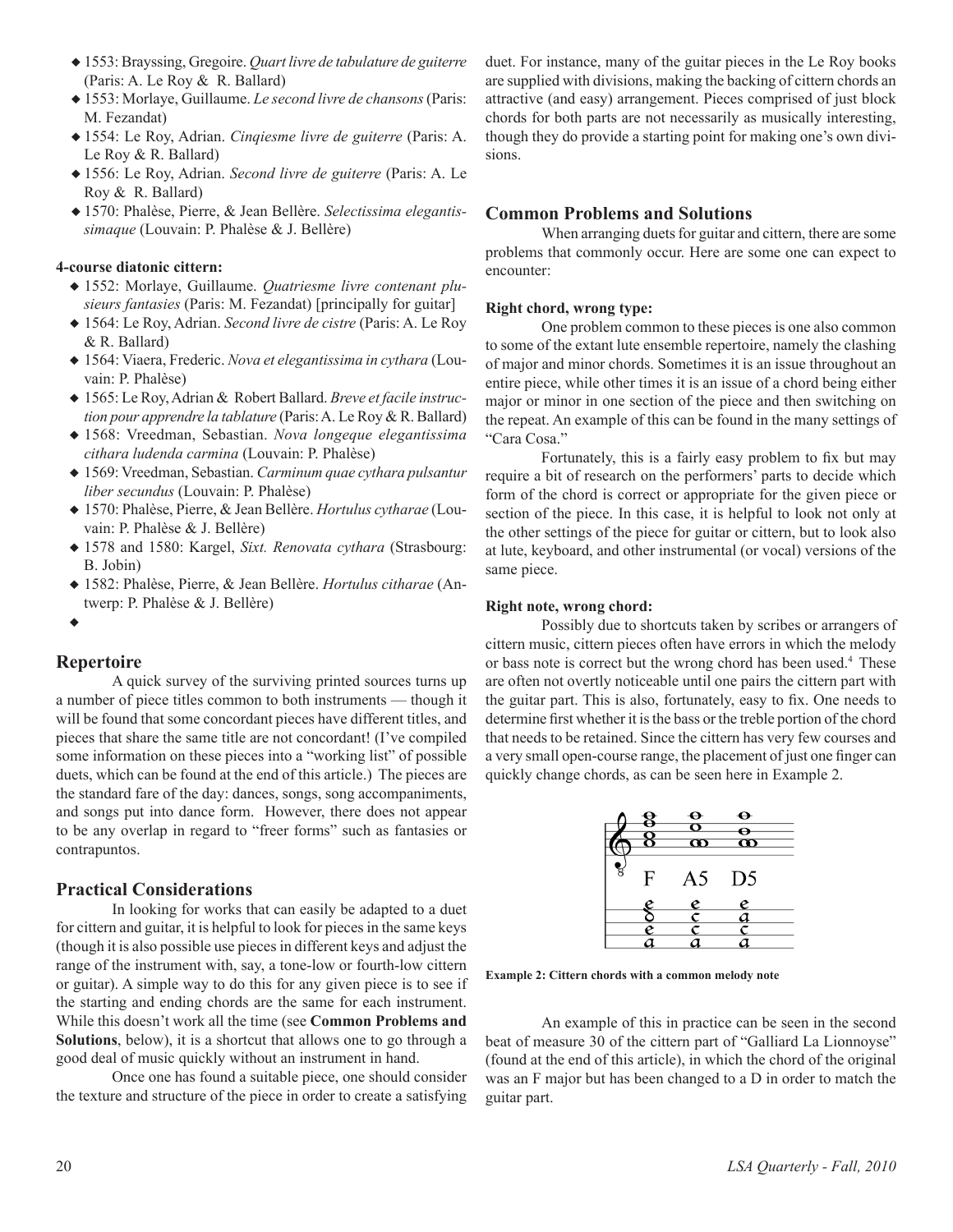#### **Same title, different piece:**

 As mentioned above, several of the pieces in these printed sources share the same title but, in fact, are entirely different works. This seems most common with dances named for places, likely because there might be multiple pieces associated with a place. (Think here of the numerous "Branles de Bourgogne.") On the other hand, concordant dances can also vary in length and form, occasionally requiring heavy "adaptation" or reworking in order for parts to fit together. Unfortunately, even works like Howard Mayer Brown's *Instrumental Music Printed Before 1600* don't always get the concordances between the cittern and guitar booksright (or omit trying altogether), so the best way to find these out is simply to sit down and try playing through them.

#### **Same title, same piece: different mode?**

 In some instances, some very interesting situations arise in which the titles and the melodies of two works show them to be concordant, but the arrangements are so radically different that they might as well be separate pieces. This is the case for the separate settings of "Branle du beaux Robert" found in Phalèse's guitar book of 1570 and Le Roy's cittern book of 1565. While the title and the melodies are obviously related, the former is in a minor mode while the latter is in a major mode. Though it might be tempting to try and modify one of the pieces to be a workable duet part for the other, one quickly finds that the melodies are too entrenched in the major/ minor modalities, making any rearrangement of this piece difficult (and possibly counter-productive).

#### **Implications and Conclusions**

 Further analysis of some pieces yields some surprising results, suggesting that some pieces may have originally been conceived of as duet or ensemble pieces, despite having been included in a collection of solo works. One particular instance of this can be seen in the "Galliard La Lionnoyse," found in the books of both Phalèse and Le Roy. A brief analysis of the cittern and guitar parts shows that in the first statement (measures 1-6) the citternist plays a harmony rather than a melody, while the guitarist plays melody from the first statement onwards. Beginning with the harmony suggests that the cittern part may originally have been conceived of as an ensemble part. It is also serendipitous for our purposes, as it allows the cittern and guitar parts to function well as a duet.

 While they have not been discussed here, the arrangement of other duets is certainly possible given the extant manuscript sources. Guitar parts survive in the *Raphe Bowle Manuscript* (British Library, Ms. Stowe 389), the *Thomas Mulliner Manuscript* (British Library,Add. Ms. 30513), and the *Osborn Commonplace-book* (Yale University, Beinecke Library, Music Ms. 13). There are a number of extant cittern manuscripts, but one of the most promising Franco-Flemish manuscripts with a significant amount of possible source material for arranging duets is the manuscript formerly owned by James de Rothschild (Bibliotheèque nationale de France MS Rothschild I, 411).

 Given the possibilities present in these sources and the wonderful sound of these instruments together, it would be truly surprising if our 16th century predecessors had not spent time playing guitar and cittern duets. Hopefully, this article and the "working

list" that follows provide a beginning for the exploration and creation of new (and possibly forgotten) duets.

#### **Notes**

<sup>1</sup> Whythorne, Thomas. *Autobiography.* ed. J.M. Osborn. Oxford, 1961.

<sup>2</sup> In general, it does not seem that the guitar was used much in ensembles in the same way that the lute and cittern were. There is one image from 1604 of a waisted instrument (guitar?) being played alongside a lute and a viol in Stephen Harrison's depiction of the triumphal arches for King James. (See Plate III of John Ward's "Sprightly and Cheerful Musick: notes on the cittern, gittern and guitar in 16th- and 17th-century England." *Lute Society Journal* XXI [1979-81]).The anonymous, printed Italian source of 1645, *Conserto Vago*, contains ensemble pieces for lute, theorbo, and chitarrino (a small 4-course guitar). However, later 17th century references to the gittern in ensemble almost assuredly refer to the metal-strung instrument. (For more information on this type, see my column in the previous *Quarterly*.) <sup>3</sup> That strumming was commonly used on the 16th century guitar can be inferred from a rendering of its sound as "thrumpledum, thrumpledum, thrum" in Udall's play *Ralph Roister Doister* (1566). (Ward, op. cit., p. 26, note 101.)

<sup>4</sup> An analysis of some of the cittern works for consort suggest that writers of cittern music may not always have had an instrument in hand while writing. For instance, there are numerous instances in Allison's *Psalmes of David in Meter* (1599) in which the chord for the cittern part uses as a root a note from the bass viol part — but the bass viol note is a first or second inversion! Many other sources, such as Valerius's *Neder-Landtsche Gedenck-Clanck* (1626), show multiple instances of a correct treble/melody note but the incorrect harmony, suggesting that the treble lines may have been written out with an instrument in hand and the rest of the accompanying chords were written in afterward.

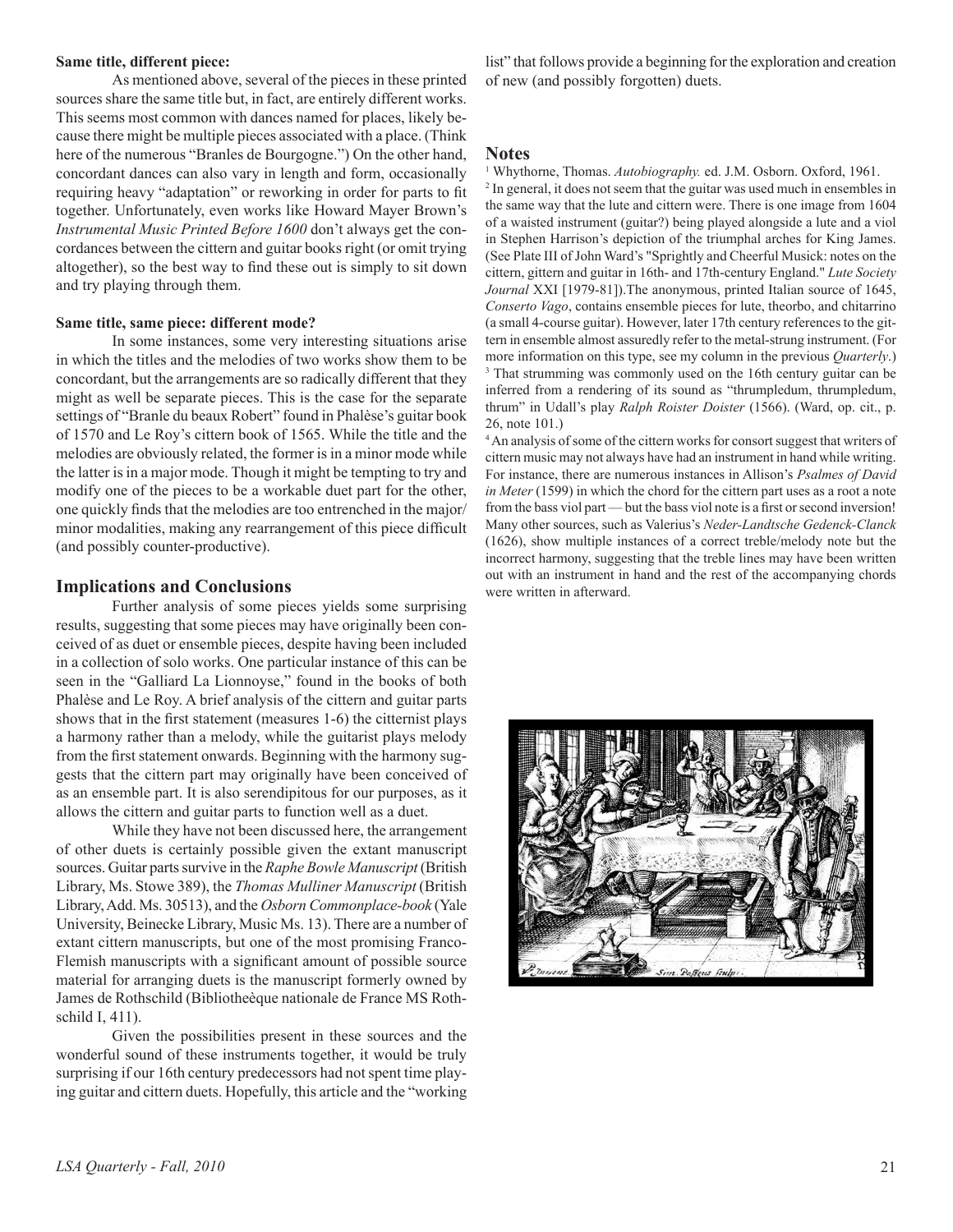## Galliard La Lionnoyse **arr.** A. Hartig / S. Smith







22 *LSA Quarterly - Fall, 2010*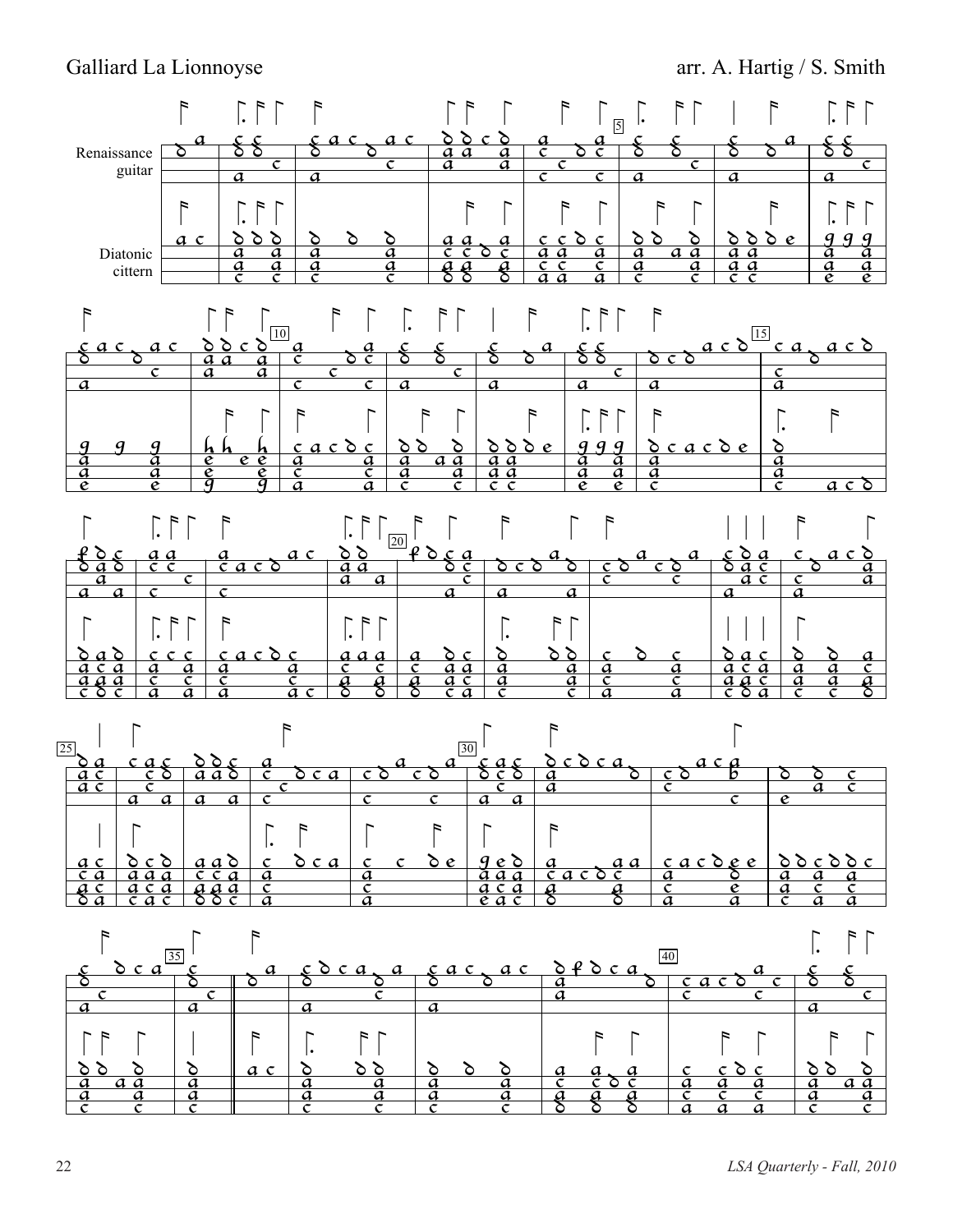









http://LuteSocietyofAmerica.org Galliard La Lionoyse Page 2 arr. A. Hartig/S. Smith